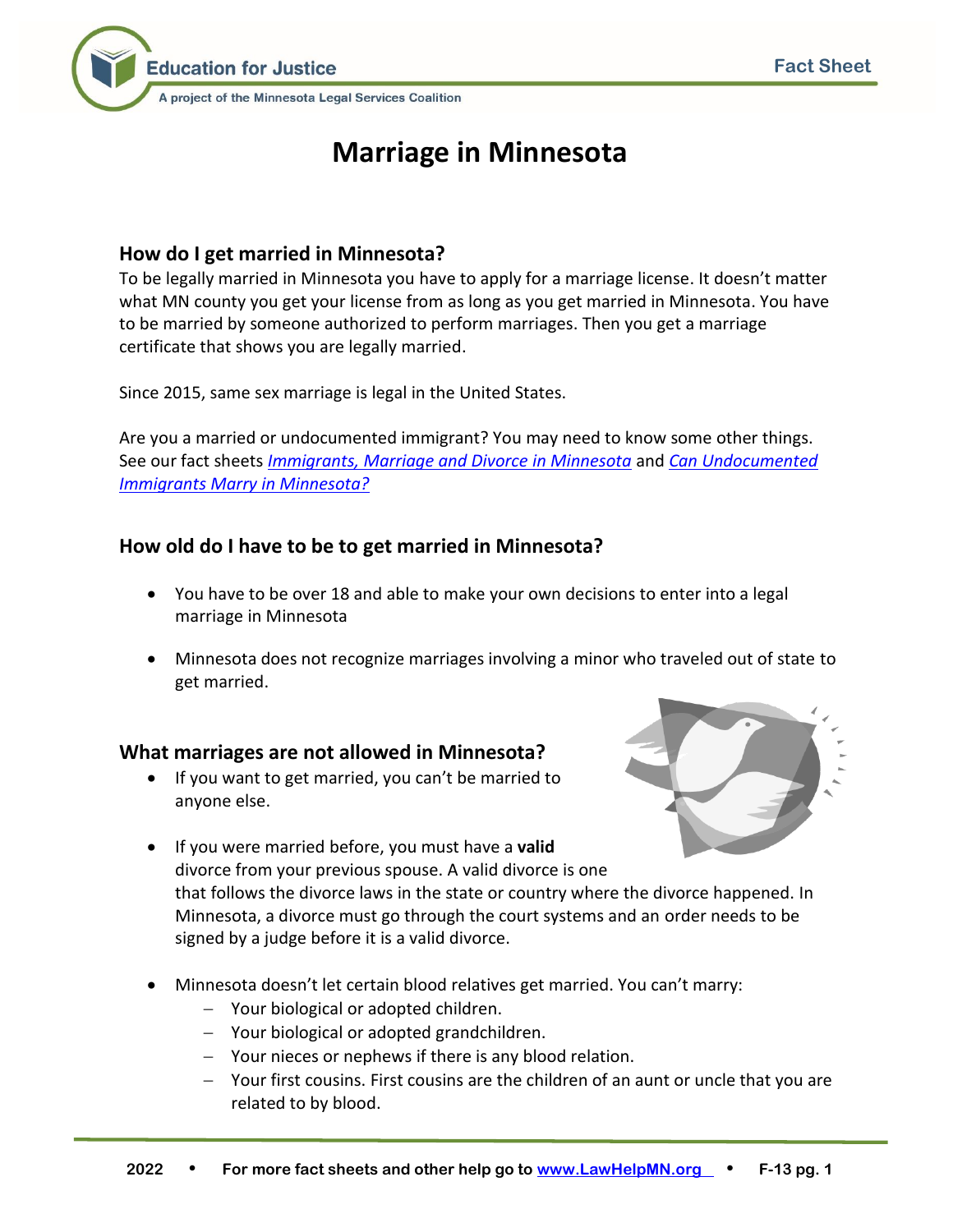## **Where do I get a marriage license?**

To get married in Minnesota you apply for a marriage license. You can apply for a license in any county. You don't have to apply in the county where you want to get married. Because each county is different, contact your local license center about where to apply for a marriage license. Check if your county has a general information line or do an internet search for your county and "license center" to find it.

Many counties have application forms you can print out on their websites. Some also let you start the application process online. Check your county website.

You have to go together to the license center to apply for a marriage license. If for some reason you can't both go, ask the license center what you need to do to be able to apply for the license.

## **How much does it cost for a marriage license?**

The fee for a marriage license application is \$115. If you take at least 12 hours of premarital education classes, the application fee is \$40. You have to take a class from:

- a licensed or ordained minister
- a person authorized to perform civil marriages, or
- a person authorized to practice marriage and family therapy

Talk to your minister or look online for pre-marital counselors. Make sure you ask about cost before you sign up.

You need proof that you did the classes. The person giving the classes should have the necessary forms or wording for a letter to show that you did the classes. The form or letter has to be notarized. Take it when you apply for your license.

# **What information do I need to apply for a marriage license?**

- Names
- Addresses
- Ages
- Genders
- Government ID (driver's license, identification card, passport)
- If you want to change your name when you get married, what that name will be
- If you were married before, you need information about your ex-spouse or ex-spouses including name, when and where the marriage was ended or, if your ex-spouse died, the date and place of death.
- Your relationship by blood or adoption, if there is a relationship

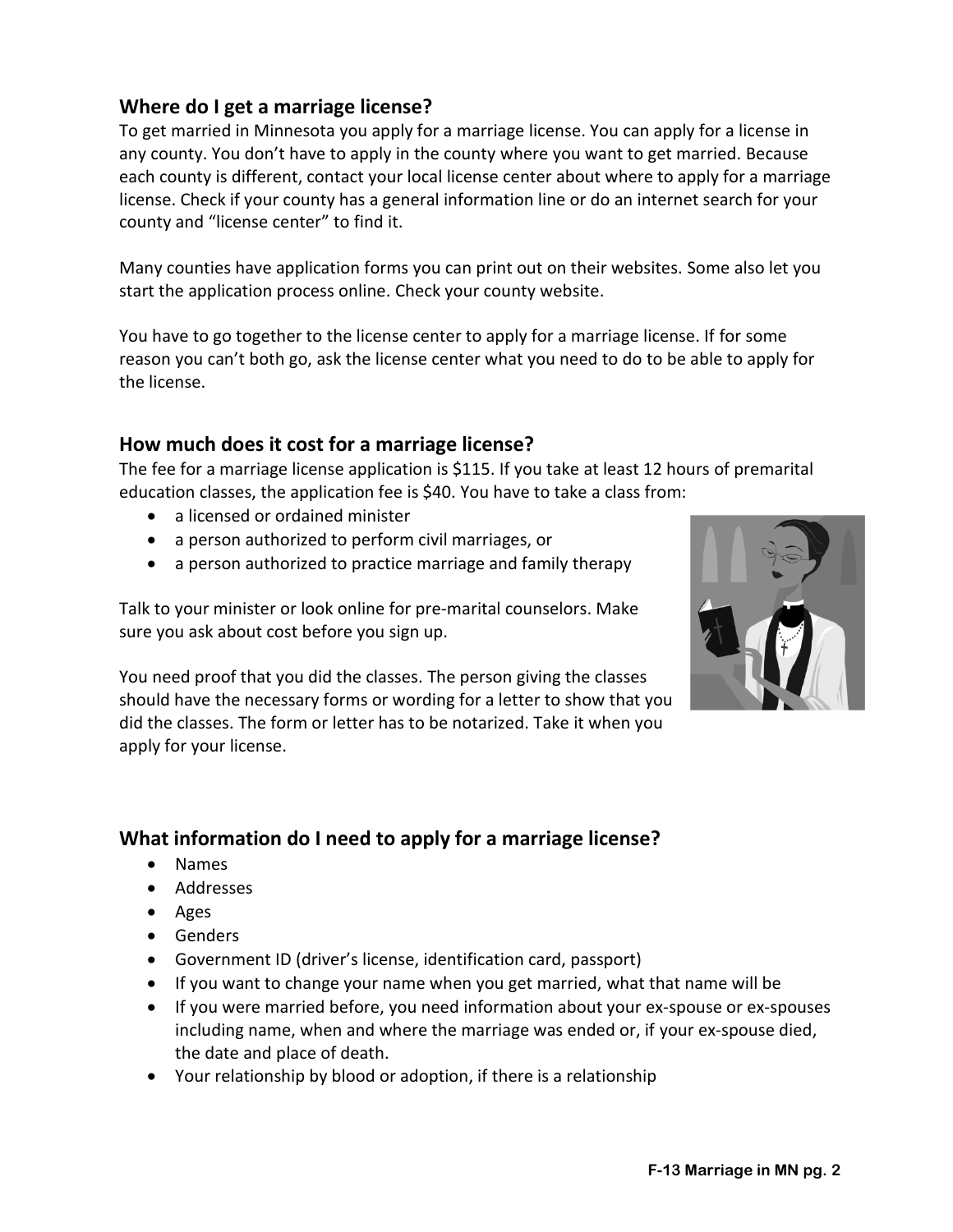### **Name changes**

If either of you want to change any or all of your names, you can do that on your marriage license application. If you decide to do a name change after you are married, you have to do it through the courts.

If you have a felony conviction in any state and you want to change your name when you marry, there is an additional form you have to do before you can get your marriage license. Check with the county attorney about the process and how to get the form. The county attorney has 30 days to object to your name change. So, make sure you do this at least 30 days before you plan to bring your marriage license application into the county.



## **How long do I have to wait to get my marriage license?**

There is no longer a waiting period for your marriage license. Usually, you make an appointment to go to the licensing office and you'll get your license at the appointment.

## **Once I have my license, how soon do I need to get married?**

Your marriage license is valid for 6 months from the date on it. If you don't get married within 6 months, you have to reapply.

If you didn't get married within the 6 months because of illness or some other big problem, you may not have to pay the fee again. Ask at the county.

## **Who can marry us?**

After you get your marriage license, you can be married by the following people who are over the age of 21 AND are a

- Judge, including retired judges
- Court administrator, including a retired court administrator with approval from the chief judge of their judicial district
- A former court commissioner who is employed by the court system or is acting pursuant to an order of the chief judge of the commissioner's judicial district
- The residential school superintendent of the Minnesota State Academy for the Deaf and the Minnesota State Academy for the blind
- Licensed or ordained minister of any religious denomination

If you want to get married by a court official, contact the county where you want to get married for information. You can find contact information for each county's court at [www.mncourts.gov.](http://www.mncourts.gov/) Click on "Find Courts" and choose your county.